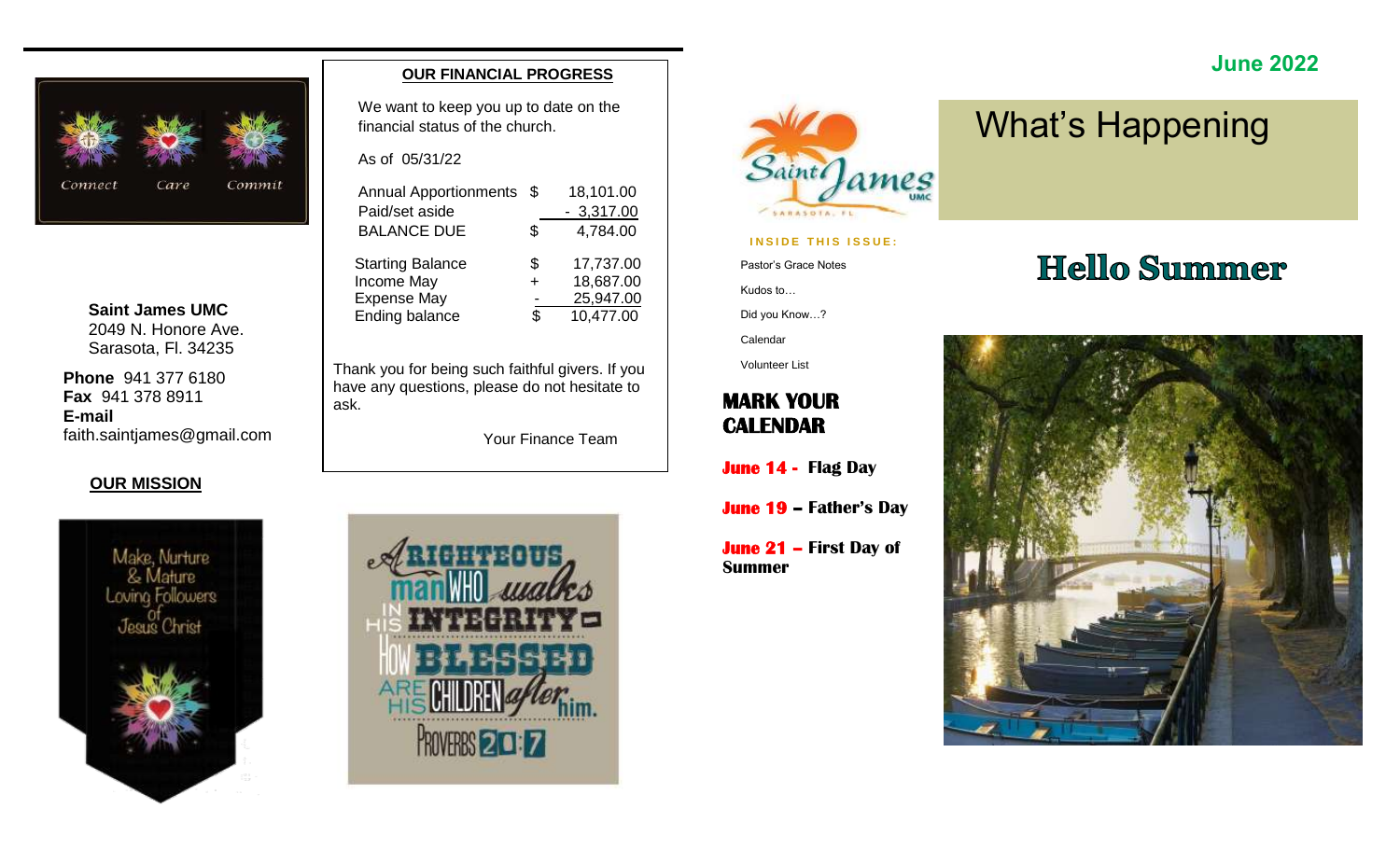Happy Pentecost!!!!! Happy Birthday to the church. We start June off with a wonderful celebration – the birth of the church. We are reminded the promises of Jesus were delivered and the Holy Spirit arrived with sounds like a rushing wind and tongues of fire landing on each person present. Do you remember, it was so loud that the people in Jerusalem came to see what was happening? And there was a change in those whom the Holy Ghost landed on. They were endowed with gifts that allowed for them to speak in various languages. Visitors to Jerusalem from all over were able to hear the Good News of Jesus. It must have been scary, exciting, empowering, confusing and just a plain WOW time. Peter preached the first Christian sermon post-Jesus and shared who Jesus was



and what had happened and how God turned it all around thus offering us salvation if we call upon his name. Then comes one of my favorite parts. 3,000 gave their lives to Jesus that day and were baptized.

Now have you ever done the math on the baptisms? You know, how long it took to baptize 3000 people? It would break down something like this:

2 per min x 60 min in an hour = 120 per hour  $-$  3000 / 120 per hour = 25 hours Now let's say there were 25 people baptizing the crowds.

50 per min x 60 min in an hour = 3000 per hour - so 1 hour

Can you imagine all of us baptizing 50 people for an hour straight! Would that not be amazing? You realize this is done in the power of the Holy Spirit and is an expectation of the church to baptize people into the faith. I am not saying we need to seek out 3000 people, but I would ask why are we not doing more baptisms?

Let's be in prayer about this and ask God this month to set us on fire in such a way that other's will come to Jesus and open to being baptized believers. Let's pray on what are the next steps and pray that we will boldly go forward as led. Let us be different from the world. Let us be filled with the Holy Spirit. Let the Word of God burn in our bones as it had in Jeremiah's so long ago. Let us not celebrate and forget but make the celebration last all year long. I'm ready to be set on fire for Jesus. Who will go with me?



Seeking the Holy Spirit fire with you, *Pastor Shirley*

# Our Sister Church in Cuba

Power, Authority & Supernatural

 As a result of Compassion Sunday giving we are able to provide a water filtration system that not only will serve the church but the entire community. There are funds remaining from last year's Compassion Sunday offering to continue paying the salary for the pastor of our sister church for one year in addition to providing a hot meal to the congregation each week throughout the year.



*Just a note of thanks for your prayers and support during these past couple of weeks while Rod was away and I was in the hospital. Your prayers and offers were what kept us going. Thank you to Dave Strait and Michelle Traynor for getting me home. Thanks to Kathy Barbour for taking me to the hospital and staying with me, taking care of Max and keeping in touch with Rod. You are the church, and I am so very grateful. May God continue to use us this way for anyone who comes to be part of us.*

*Thanks again for everything,*

*Pastor Shirley & Rod*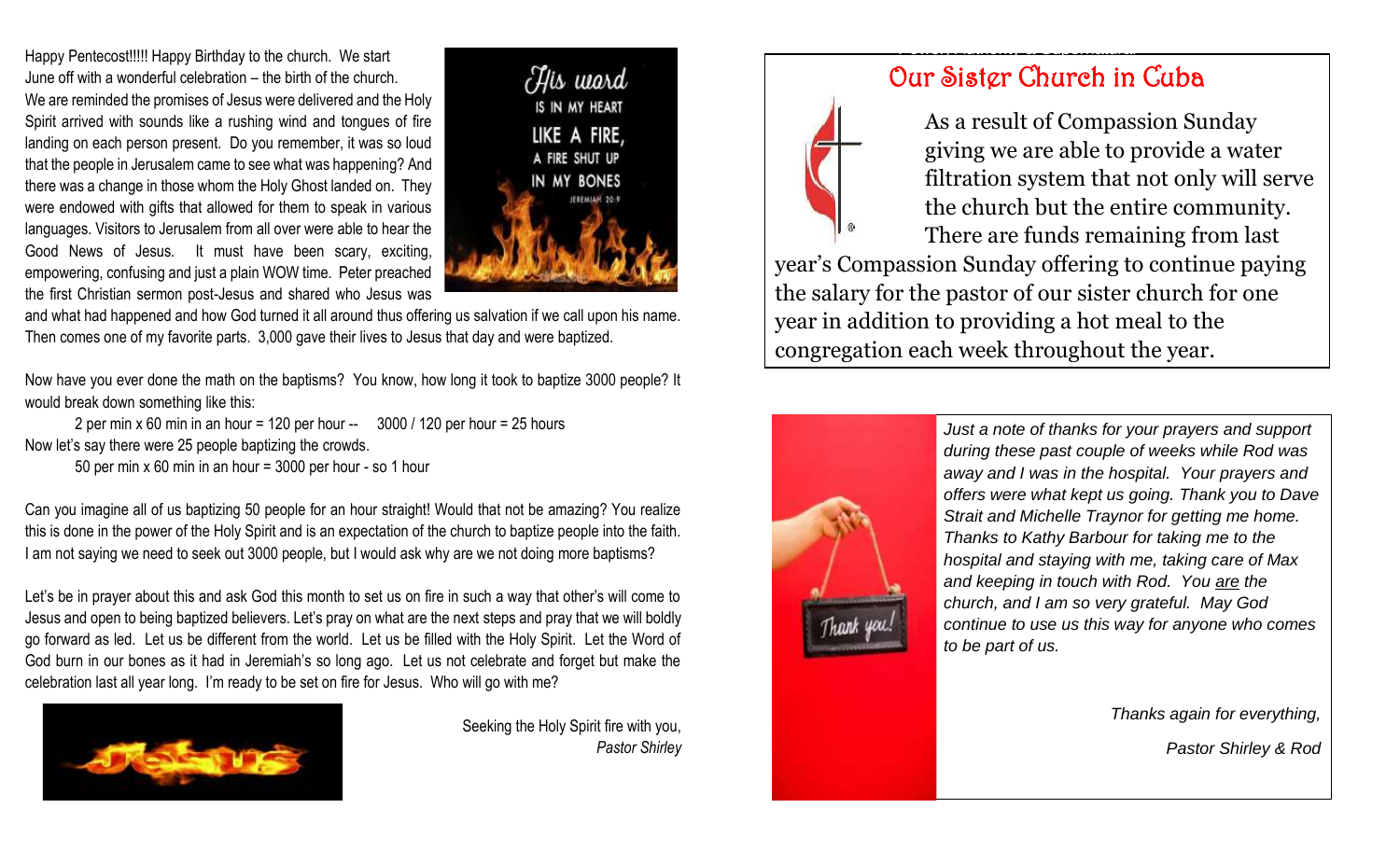

**Connect** – To be a family of believers who connect to God and each **Pat & David Dixon, Jan Dougherty** other.

**Care** – To shine the light of Christ and welcome all we encounter encouraging worship, life groups, and spiritual growth.

**Commit** – To grow in faith through service to others both locally and globally.

#### **CORE VALUES:**

#### **Loving Relationships:**

Honest & loving relationships: With God through a worshipful attitude and prayer. With others through acceptance and grace to all.

#### **Spiritual Growth**

Grow with the help and guidance of the Holy Spirit in a biblically centered, nurturing environment.

#### **Compassionate Service**

Offering help to others with humility and mutual respect.

#### **Teamwork**

Accomplish ministry in the context of relationships.

#### **We Are A Praying People!**

Please remember the following in your prayers this month.

• Bishop & Mrs. Carter, Rev. & Mrs. Thom Schafer, President Biden and Gov. DeSantis, all of our elected officials, Pastor Shirley & Rod, our staff, our church leaders, our Boy Scouts and Cub Scouts, Ron & Cyndi Andrasi, Aija Ball, Mike & Kathy Barbour, Vera Bellanca, Gene Blamble, Ed, Tina, Noah & Finley Catalane, Nancy Cozy,





- **Good stewards of our resources**
- **Pray for Pastor Shirley – health, strength and wisdom**
- **Grant us more wisdom and discernment**
- **Belief in God promises - character**

Please pray for these things daily throughout the month.



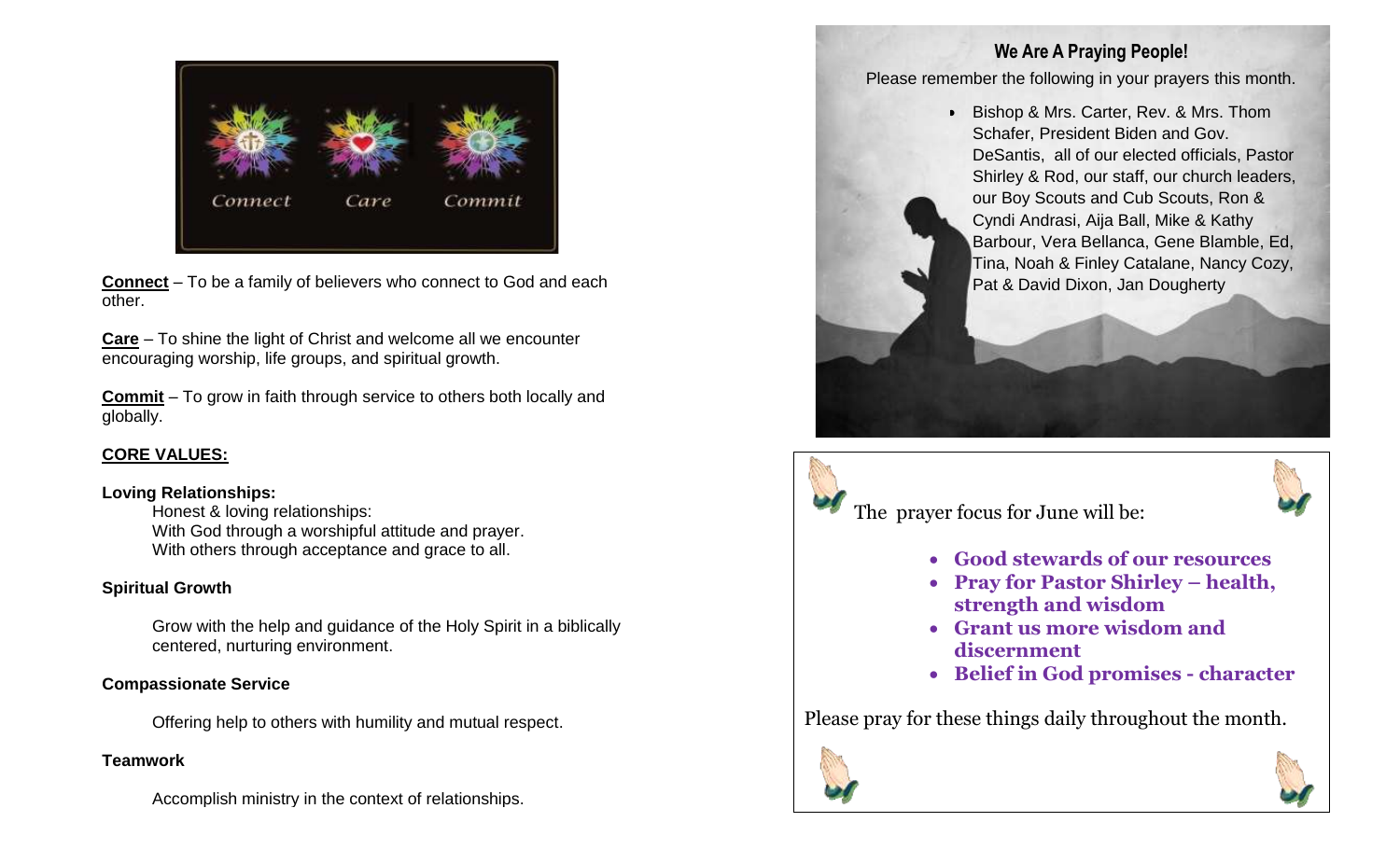

Please remember to bring items for the Mayor's Feed The Hungry Program and place those items in the grocery cart in the narthex. Also, you may drop them off in the office during office hours Mondays, Tuesdays and Wednesdays between 10 am and 2 pm.

Thank You!



# Birthdays in June

| <b>June 16</b> | <b>Diane Fields</b>    |
|----------------|------------------------|
| <b>June 18</b> | <b>Ron Andrasi</b>     |
| <b>June 19</b> | <b>Betty Newberger</b> |
| <b>June 29</b> | <b>Bob Michalski</b>   |



# Anniversaries in May

**June 26 Jim & Nancy Winding**



**\*\* If you know someone is having a special year birthday (90+) or special anniversary (25, 30, 35 etc.) year please let the office know.** 

 **Thank You!**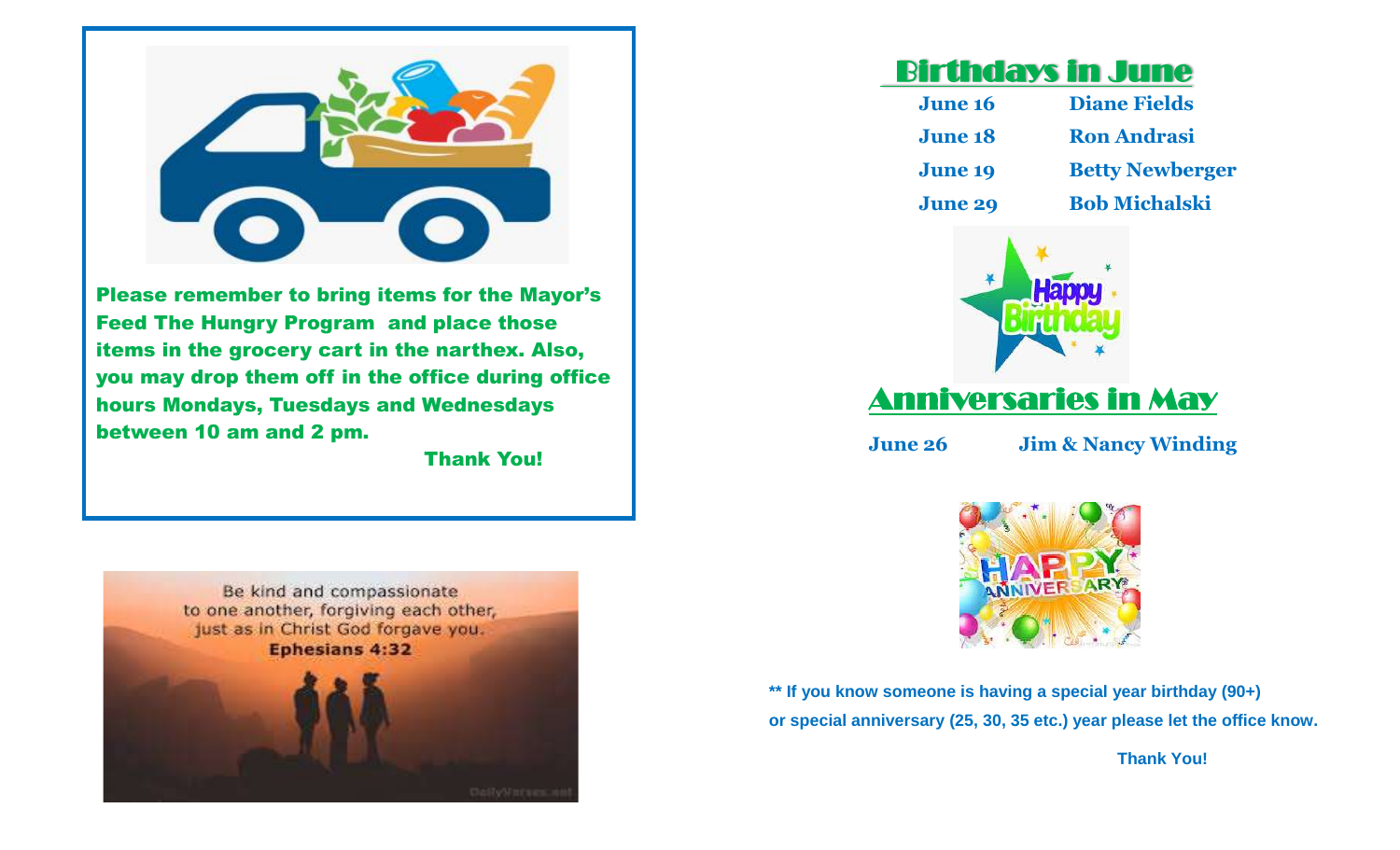

## **2022 Shepherds**

| Sennie Lansdowne – Head Shepherd |             |
|----------------------------------|-------------|
| Rose & Bill Johnson              | $(A - D)$   |
| <b>Judy Snodgrass</b>            | $(E - Ha)$  |
| Cyndi Andrasi                    | $(He-J)$    |
| <b>Beatriz Lowery</b>            | $(K - Mc)$  |
| Marcia & Cecil Mulvaney          | $(Mi - N)$  |
| <b>Nancy Winding</b>             | $(O - Z)$   |
| <b>Bonnie Kitzmiller</b>         | (Snowbirds) |



- …Charlene for filling in for Bill while he was out on medical leave.
- …Bernice Highberger, Bonnie Kitzmiller, Betty Newberger, Jeremiah, Saralyn, Carly and Brooke for helping to prepare the items for the Bags of Hope.
- …Betty Newberger and Jeremiah for delivering the Bags of Hope.

#### **2022 Leadership Team**

|                                                                       | <b>Trustees</b> Dave Strait, Mike Barbour, Sara Fleming, Jean Flugel<br>and Jan Dougherty |  |  |  |  |  |  |  |  |  |
|-----------------------------------------------------------------------|-------------------------------------------------------------------------------------------|--|--|--|--|--|--|--|--|--|
| <b>Finance</b>                                                        | Judy Shannon, Fred Fowler, Bill Johnson and Bill Schroff                                  |  |  |  |  |  |  |  |  |  |
| <b>SPRT</b><br>Judy Snodgrass, Cyndi Andrasi, Gene Blamble, Pat Dixon |                                                                                           |  |  |  |  |  |  |  |  |  |
| <b>Lay Leader</b> Dave Strait                                         |                                                                                           |  |  |  |  |  |  |  |  |  |
|                                                                       | <b>Nurture Team Co-Leaders</b> Pat Dixon & Marcia Mulvaney                                |  |  |  |  |  |  |  |  |  |
|                                                                       | <b>Outreach Team Co-Leaders</b> Kathy Barbour & Karen Kehrli                              |  |  |  |  |  |  |  |  |  |
|                                                                       | Lay Delegate Dave Strait                                                                  |  |  |  |  |  |  |  |  |  |
|                                                                       |                                                                                           |  |  |  |  |  |  |  |  |  |

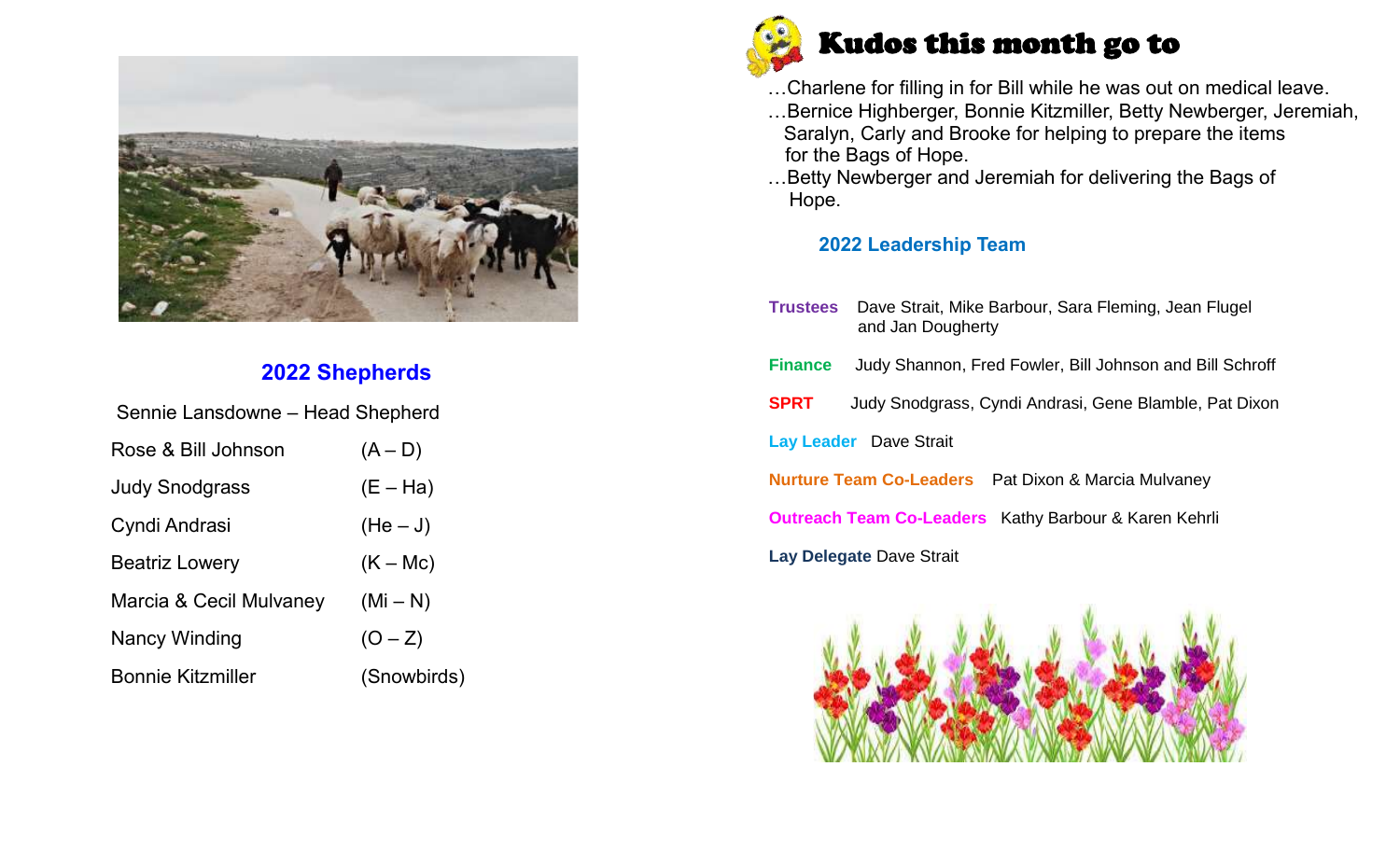# Did you know…?

- Because of your hospitality we hosted the Life Line Screening in May that allows people access to medical tests they may not be able to acquire any other way.
- **+** Because of your hospitality we hosted a luncheon for the Haven Ringers and their friends and families after they lead worship on May  $15<sup>th</sup>$ .
- Because of your generosity we have paid/set aside % of our apportionments for 2022.
- **+** Because of your faithfulness, we are making a difference in the community that surrounds us.
- **t** God is moving in wonderful ways. We just wanted to make sure you knew!



Kingdom Kids - We welcome all children and grandchildren (K-6<sup>th</sup> grade) <del>t</del>o our "Kingdom Kids" class at 10:00 a.m. during the worship service.

# **Ministry Teams Discipleship Teams Children's Discipleship Adult Discipleship Nurture Teams Membership Prayer Team Shepherd Team Scout Liaison Kitchen Team Outreach Ministries The Haven Bags of Hope Booker Middle School Operation Christmas Child Mayor's Food Pantry Remnant Café Zoe Sister Church in Cuba Building Ministries Levites Worship Ministries Worship Welcome Team Altar Guild/Communion Worship Sound Techs Visual Techs Ministry of Lay Leadership If you are interested in serving on any of these**

**ministry teams please contact the office and we will connect you to the correct person. It is good to try a new ministry out, you never know it may suit you to a tee!**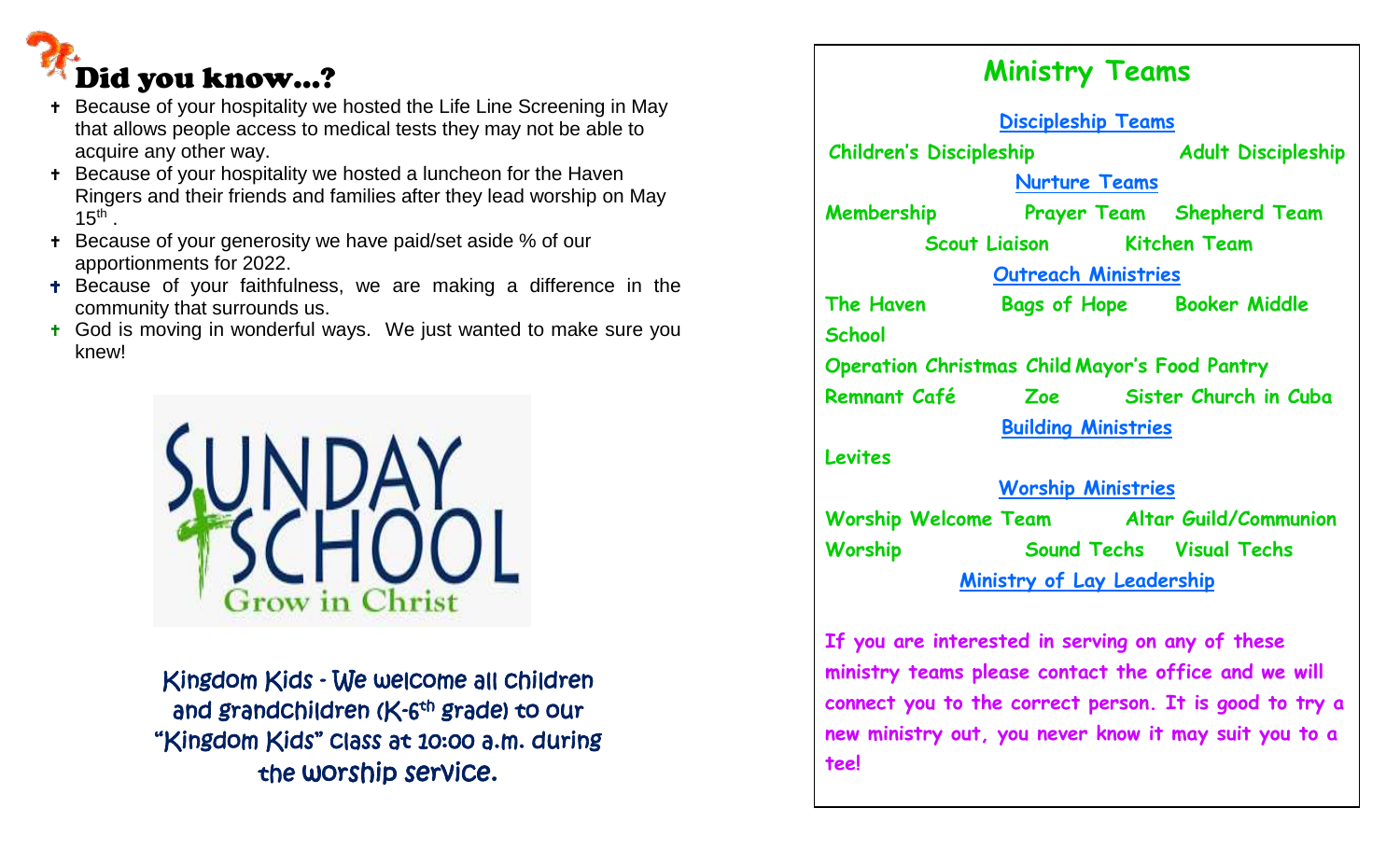

A big thank you to all those who brought in supplies for the Bags of Hope. As always, you did a super job and The Remnant Café clients are always so grateful!



#### **DLT Information**

You are welcome to join a DLT group at any time. If you have not joined a DLT and would like to below are the days and times the DLT groups meet. At this time, they are meeting via Zoom or in person. Please contact the facilitator for more information on their group.

| Men & Women's Group Wednesday at 10:00 am facilitator - Marcia Mulvaney         |  |  |  |  |  |  |  |  |  |
|---------------------------------------------------------------------------------|--|--|--|--|--|--|--|--|--|
| marcia.mulvaney@gmail.com                                                       |  |  |  |  |  |  |  |  |  |
| Wednesday at 7:15 pm facilitator - Pat Dixon<br><b>Women's group</b>            |  |  |  |  |  |  |  |  |  |
| pdixon@ringling.edu                                                             |  |  |  |  |  |  |  |  |  |
| Wednesday at 12:00 noon facilitator - Pastor Shirley<br><b>Women's group</b>    |  |  |  |  |  |  |  |  |  |
| revgroom@gmail.com                                                              |  |  |  |  |  |  |  |  |  |
| <b>Men &amp; Women's group</b> Wednesday at $7:15$ pm facilitator $-$ Rod Groom |  |  |  |  |  |  |  |  |  |
| rod.groom@gmail.com                                                             |  |  |  |  |  |  |  |  |  |
| <b>Men &amp; Women's group</b> Thursday at 4:30 pm facilitator $-$ Rod Groom    |  |  |  |  |  |  |  |  |  |
| rod.groom@gmail.com                                                             |  |  |  |  |  |  |  |  |  |
|                                                                                 |  |  |  |  |  |  |  |  |  |



## **WEDNESDAY NIGHTS**

**We will worship live and live streaming at 6:30 pm followed by Doing Life Together groups live and/or Zoom at 7:15 pm (If you'd like to join a DLT group and aren't connected yet please contact the office and arrangements will be made to get you connected.) Join us as we center on Jesus.**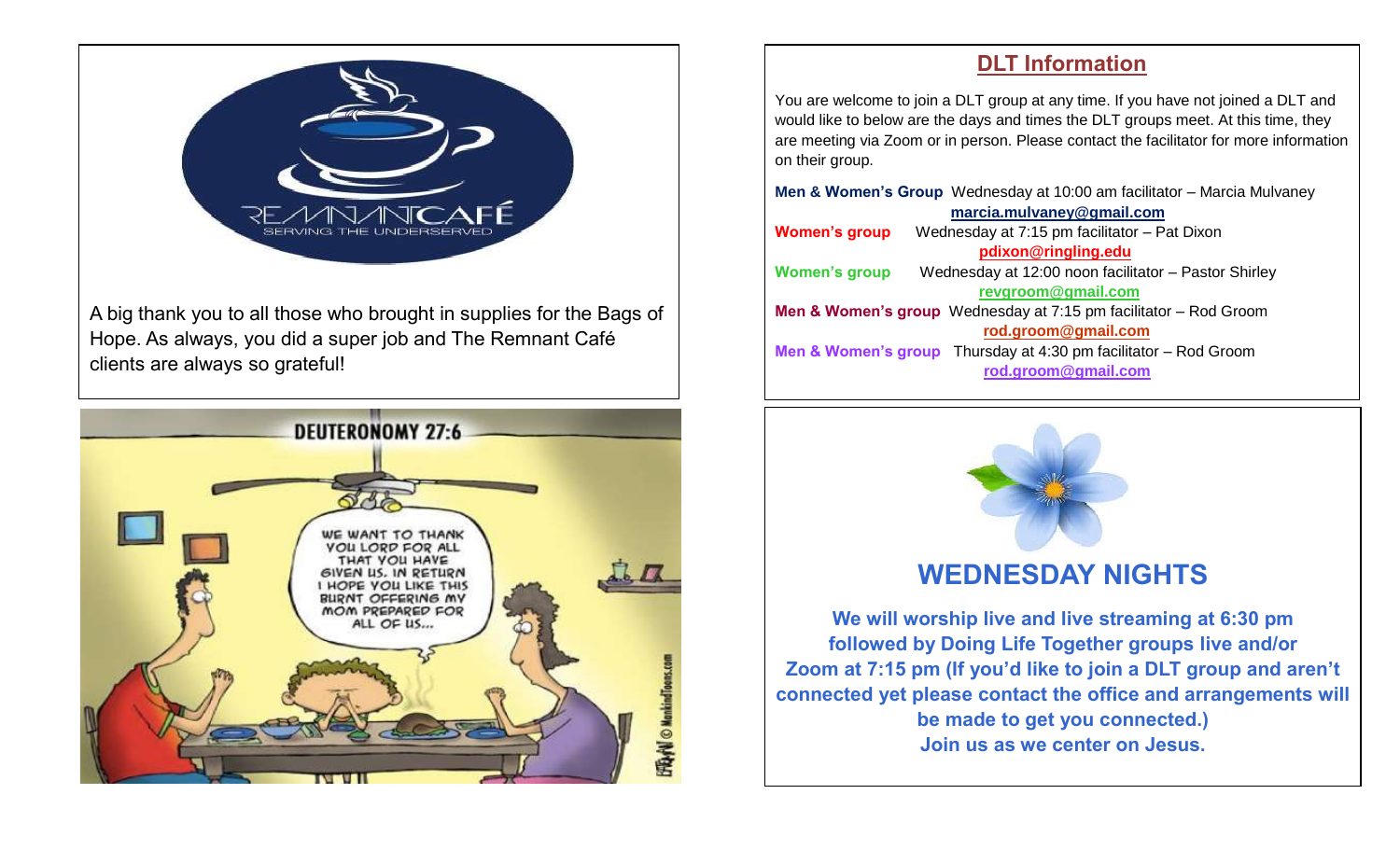| Sammer                                          |                 |    |    |    |    |
|-------------------------------------------------|-----------------|----|----|----|----|
|                                                 |                 |    |    |    |    |
| Across                                          |                 |    |    | z  |    |
| 1. Grains on the beach.                         |                 |    |    |    |    |
| 5. Living in a fent.                            |                 |    |    |    |    |
| 7. It warms you up.                             |                 |    | э  |    |    |
| 8. Two wheeled transportation.                  |                 |    |    |    |    |
| 9. Comes with a shovel.                         |                 |    |    |    |    |
| 10. Full of daylight.                           |                 |    |    |    |    |
| 11. A sandy shore,                              |                 | 5  | ε  |    |    |
| 12. Area of inland water.                       |                 |    |    |    |    |
| 15. Warmest 3 months of the year.               |                 |    |    |    |    |
| 16. Top for warm weather.                       |                 |    |    | ē  |    |
|                                                 | э               |    |    |    |    |
| Down                                            |                 |    |    |    |    |
| 2. Plunging into the water.                     |                 |    |    | 10 |    |
| 3. Move through the water.<br>4. Summer hazard. |                 |    | 11 |    |    |
| 5. House in the woods.                          | $\overline{12}$ | 13 |    |    | t4 |
| 6. Frozen treat.                                |                 |    |    |    |    |
| 7. Trail walking.                               |                 |    | π  |    |    |
| 9. A place to swim                              |                 |    |    | 裝  |    |
| 10. Pants for hot weather.                      |                 |    |    |    |    |
| 13. Toy for a windy day.                        |                 |    |    |    |    |
| 14. Mildly hot.                                 |                 |    |    |    |    |

#### Word Bank

BEACH, BIKE, CABIN, CAMPING, DIVING, FIRE, HEAT, HIKING, ICE CREAM, KITE, LAKE, PAIL, POOL, SAND, SHORTS, SUMMER, SUNINY, SWIM, T-SHIRT, WARM

| Name: |                    |   |                   |   |                    |                   |   |    |           |   |   |   |   |    |    |                         |
|-------|--------------------|---|-------------------|---|--------------------|-------------------|---|----|-----------|---|---|---|---|----|----|-------------------------|
|       |                    |   |                   |   | US Flag Day        |                   |   |    |           |   |   |   |   |    |    |                         |
|       |                    |   |                   |   |                    |                   |   |    |           |   |   |   |   |    |    |                         |
|       |                    |   |                   |   | <b>Word Search</b> |                   |   |    |           |   |   |   |   |    |    |                         |
|       |                    | М |                   |   |                    |                   |   |    | s         | c | κ | G | Y | Ħ. | T  |                         |
|       | н                  |   | ₽                 |   |                    |                   |   |    |           |   | E |   |   | Q  | н  | Ð                       |
| Ð     |                    |   |                   |   |                    |                   |   | R  | z         |   |   |   |   | P  |    | G                       |
| S     |                    |   |                   |   |                    | M                 |   |    |           |   |   |   |   | M  | R  | N                       |
| Ð     |                    |   |                   |   | N                  |                   |   |    | s         |   |   |   |   | G  |    | T                       |
| S     |                    |   | R                 | S |                    |                   |   | S  | T         |   |   | P | Ε | s  | Ε  | Τ                       |
| z     | U                  |   |                   |   |                    |                   |   |    |           |   |   |   | s |    | E  |                         |
| А     |                    |   |                   | R |                    |                   |   | Ш  |           |   |   |   |   | M  | Ν  | γ                       |
| ı     | S                  |   | M                 |   |                    |                   | ₽ | N  | н         | N | E | Z |   | O  | R  | ₽                       |
| Т     |                    | R |                   | s | s                  |                   |   | ı. | д         |   |   |   | N | H  | M, | U                       |
|       |                    |   |                   |   |                    |                   |   |    |           |   |   |   |   |    | E  | н                       |
| Z     | W                  |   |                   | N | А                  |                   |   | N  | F         |   |   | w | T |    | Q  | D                       |
| R     | Ħ                  |   | E                 | B | W                  |                   |   |    | s         |   |   |   |   | F  | Ħ  | Q                       |
| Q     |                    |   |                   |   |                    | G                 | S |    |           |   |   |   |   | M  |    |                         |
|       |                    |   |                   |   |                    | N                 | Z |    |           |   |   | U | N |    |    | ν                       |
| G     |                    |   | А                 | Z | Ε                  |                   |   |    |           |   |   | U | А | S  | €  | M                       |
| W     |                    |   |                   |   |                    |                   |   |    |           |   |   |   |   |    |    | N                       |
| N     | м                  |   |                   |   |                    | N                 |   |    | B         | B |   |   |   |    |    | u                       |
| N     | Α                  |   |                   | O | N                  |                   |   |    | N         |   | н | E | М | M  | Ð  | С                       |
| M     | B                  |   |                   | Н | R                  |                   | S |    |           |   | G | Ð | Α | y  | ¥  | Q                       |
| U     |                    |   | М                 |   |                    |                   |   |    |           |   |   |   |   |    | R  | Τ                       |
| G     |                    |   |                   |   |                    |                   |   |    |           |   |   |   |   |    | ω  | Ð                       |
|       |                    |   | STARS AND STRIPES |   |                    | HALF-STAFF        |   |    | PATRIOTIC |   |   |   |   |    |    |                         |
|       |                    |   | NATIONAL ANTHEM   |   |                    | <b>UNION JACK</b> |   |    | AMERICAN  |   |   |   |   |    |    |                         |
|       | US FLAG DAY        |   |                   |   |                    | <b>FLAG POLE</b>  |   |    | NATIONAL  |   |   |   |   |    |    |                         |
|       | <b>VEXILLOLOGY</b> |   |                   |   |                    | <b>HALF-MAST</b>  |   |    | OFFICIAL  |   |   |   |   |    |    |                         |
|       | <b>BETSY ROSS</b>  |   |                   |   |                    | OLD GLORY         |   |    | THIRTEEN  |   |   |   |   |    |    | © Monsterwordsearch.com |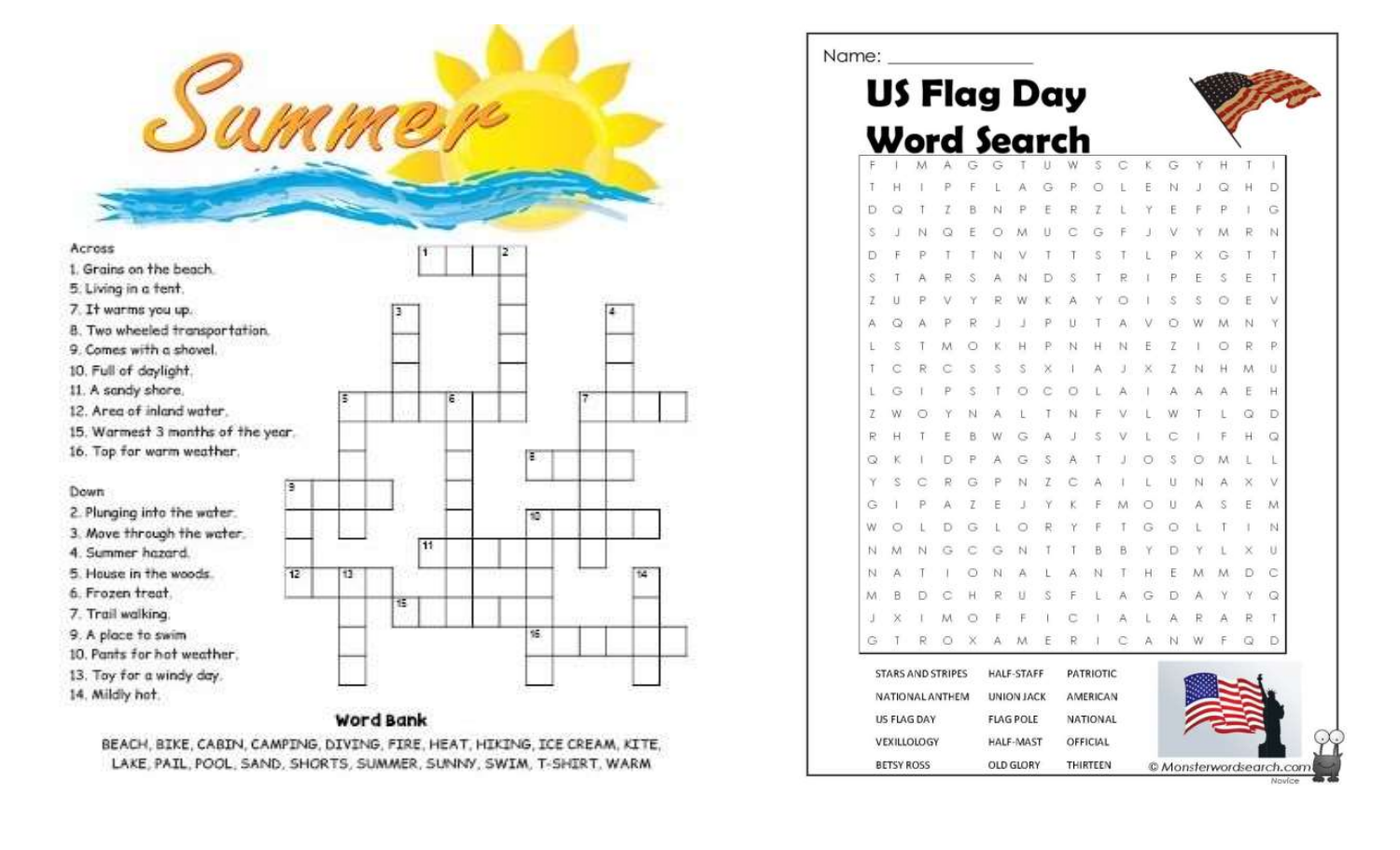# A Thank You from the Children's Home

FLORIDA UNITED METHODIST **CHILDREN'S HOME. ESTABLISHED 1908** 

April 11, 2022

Saint James United Methodist Church 2049 N Honore Ave Ste A Sarasota, FL 34235-9138

#### Dear Rev. Groom:

I am excited to congratulate you on reaching your \$12.00 per member goal of giving to the Florida United Methodist Children's Home during 2021. Enclosed you will find your Certificate of Recognition and Appreciation. We hope that you will display this certificate in a prominent place around your church so that those who have made this achievement possible will celebrate it!

We at the Children's Home exist as a part of a connection within the Florida Annual Conference. This connection and shared partnership with the churches in the Annual Conference have enabled us to serve children in need for a very long time. It is an honor and a privilege to walk alongside pastors and churches in this ministry. We look forward to being able to do so for a long time to come. We stand ready to assist your members if they ever find themselves in a crisis that falls under our purview. Our admissions team will be happy to provide consultation and suggested next steps and can be reached at (386) 668-4774.

The goal for 2022 remains at \$12.00 per member. Contributions may be sent directly to the Children's Home or through the church. We do ask that honorarium and memorial gifts be sent in as quickly as possible, so that we can respond in a timely manner. It is also very helpful to provide the names and amounts of those who donate through the church. We often find that members do not realize that there is a sharing gap between the church and/or Conference and the Children's Home. Since churches remain the primary means of financial support, we ask that you honor the next Fifth Sunday Offering taken on May 29<sup>n</sup>.

We know that churches around the Conference are involved in various missional efforts, and we are honored that you have continued to support your Children's Home. If you are interested in having one our Development staff visit your church to thank your congregation in person, present a video, speak and/or preach, please contact us-Blessings to you, your ministry, and your community.



# Thank you for helping out through UMCOR

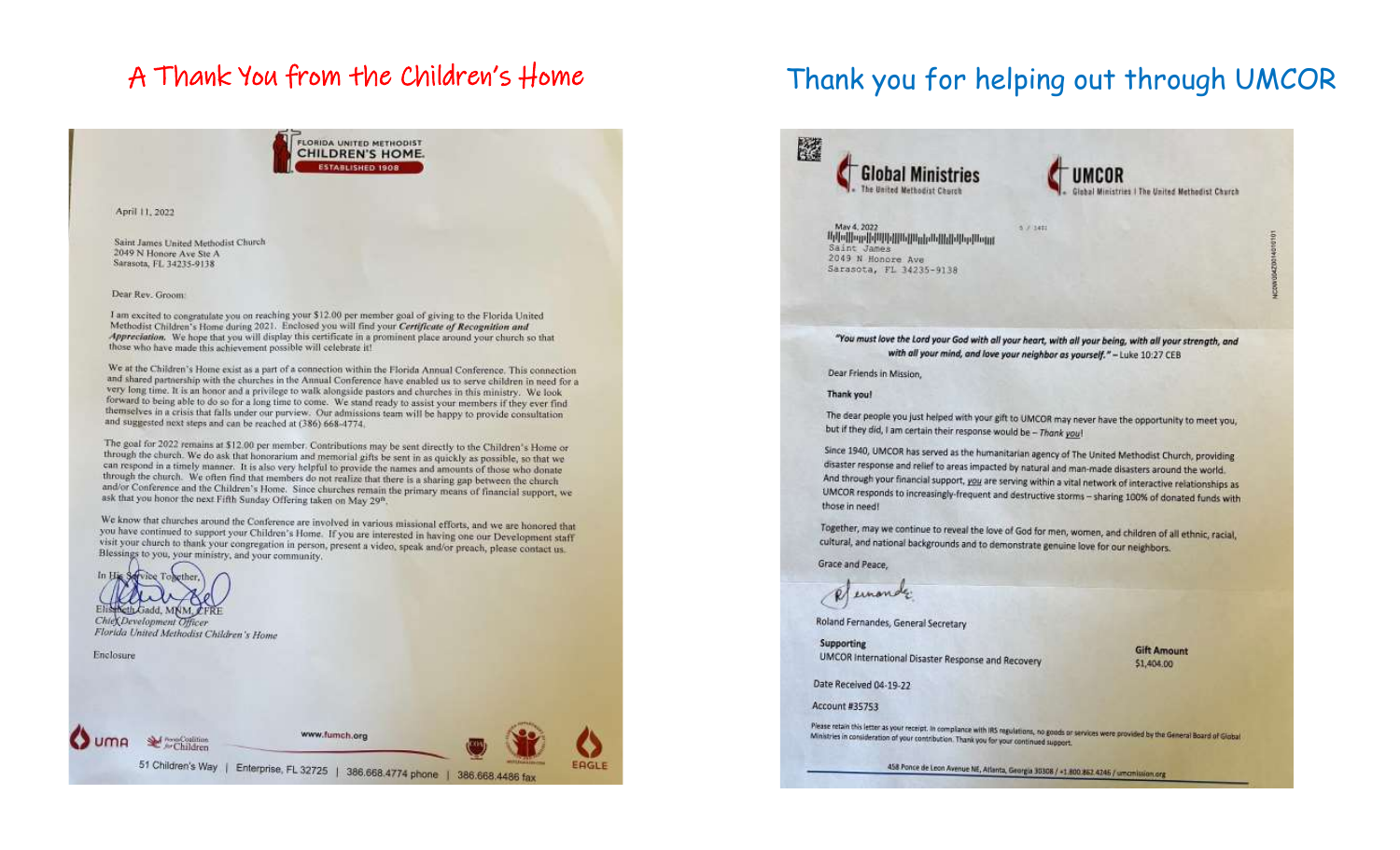### **Shout out to our Sunday school kids**

Caleb received recognition for being a reading champion at his school and also received great report card to end his year in 4<sup>th</sup> grade. In August Caleb will begin is last year in elementary school.



Saralyn received The Good Citizenship Award from the Sons of the American Revolution at her fifth grade graduation presentation and she also had great report card to end the year. On to middle school next school year!





Lord, I am no longer my own, but Yours. Put me to what You will. Rank me with whom You will. Let me be employed by You or laid aside for You, exalted for You or brought low by You. Let me have all things. Let me have nothing. I freely & heartily yield all things to Your pleasure and disposal. And now, O glorious and blessed God, Father, Son, and Holy Spirit, You are mine and I am Yours. So be it. Amen.

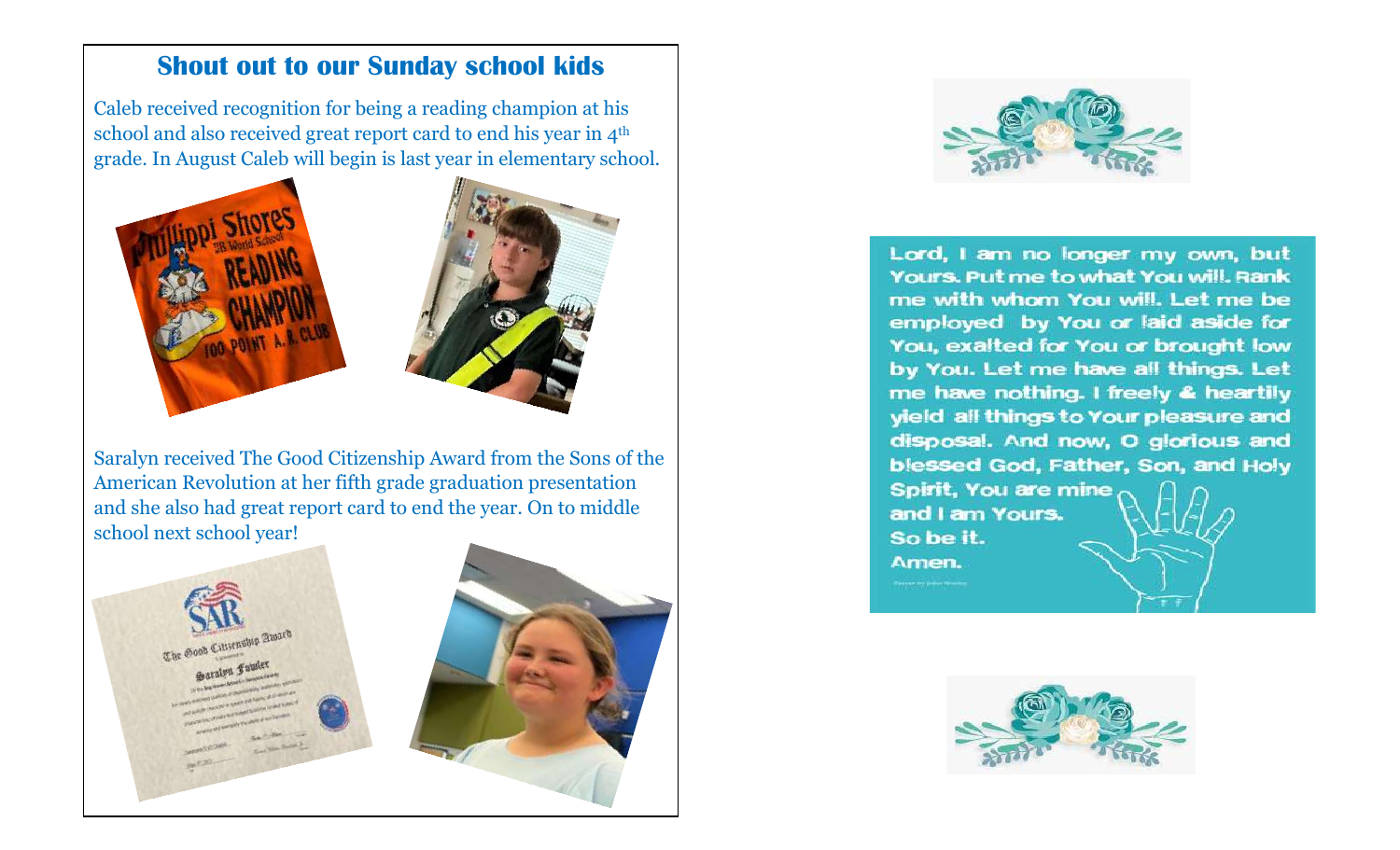# SAAAAAAA SAAAAAAAAAAAAAAAAA 705 700 100 2022

| <b>SUNDAY</b>                                            | <b>MONDAY</b>                                                 | <b>TUESDAY</b> | <b>WEDNESDAY</b>                                                                                                                | <b>THURSDAY</b>                                                                            | <b>FRIDAY</b>                                    | <b>SATURDAY</b> |
|----------------------------------------------------------|---------------------------------------------------------------|----------------|---------------------------------------------------------------------------------------------------------------------------------|--------------------------------------------------------------------------------------------|--------------------------------------------------|-----------------|
|                                                          |                                                               |                | 10:00 Women's DLT<br>12:00 Women's DLT<br>6:30 Worship -live/live streaming<br>7:00 DLT's live and/or via Zoom<br>7:00 GA       | $\overline{\mathbf{2}}$<br>Office closed<br>4:30 DLT live and/or via<br>Zoom               | 3<br>Office closed                               | 4               |
| 5<br>10:00 Worship<br>Service                            | 6<br>7:00 Prayer Gathering                                    | 7              | 8<br>10:00 Women's DLT<br>12:00 Women's DLT<br>6:30 Worship -live/live streaming<br>7:00 DLT's live and/or via Zoom<br>7:00 GA  | 9<br>Office closed<br>4:30 DLT live and/or via<br>Zoom                                     | 10<br>Office closed                              | 11              |
| 12<br>10:00 Worship<br>Service                           | 13<br>7:00 Prayer Gathering                                   | 14<br>FLAG     | 15<br>10:00 Women's DLT<br>12:00 Women's DLT<br>6:30 Worship -live/live streaming<br>7:00 DLT's live and/or via Zoom<br>7:00 GA | 16<br>Office closed<br>4:30 DLT live and/or via<br>Zoom<br>5:30 Village Oaks<br><b>HOA</b> | 17<br>Office closed<br>12:00 Faithsharing Circle | 18              |
| 19<br>Happy<br>Father's Day!<br>10:00 Worship<br>Service | 20<br>9:00 GFWC Woman's<br>Club<br>7:00 Prayer Gathering      | 21             | 22<br>10:00 Women's DLT<br>12:00 Women's DLT<br>6:30 Worship -live/live streaming<br>7:00 DLT's live and/or via Zoom<br>7:00 GA | 23<br>Office closed<br>4:30 DLT live and/or via<br>Zoom                                    | 24<br>Office closed                              | 25              |
| 26<br>10:00 Worship<br>Service                           | 27<br>6:00 Georgetowne<br><b>HOA</b><br>7:00 Prayer Gathering | 28             | 29<br>10:00 Women's DLT<br>12:00 Women's DLT<br>6:30 Worship -live/live streaming<br>7:00 DLT's live and/or via Zoom<br>7:00 GA | 30<br>Office closed<br>4:30 DLT live and/or via<br>Zoom                                    |                                                  |                 |